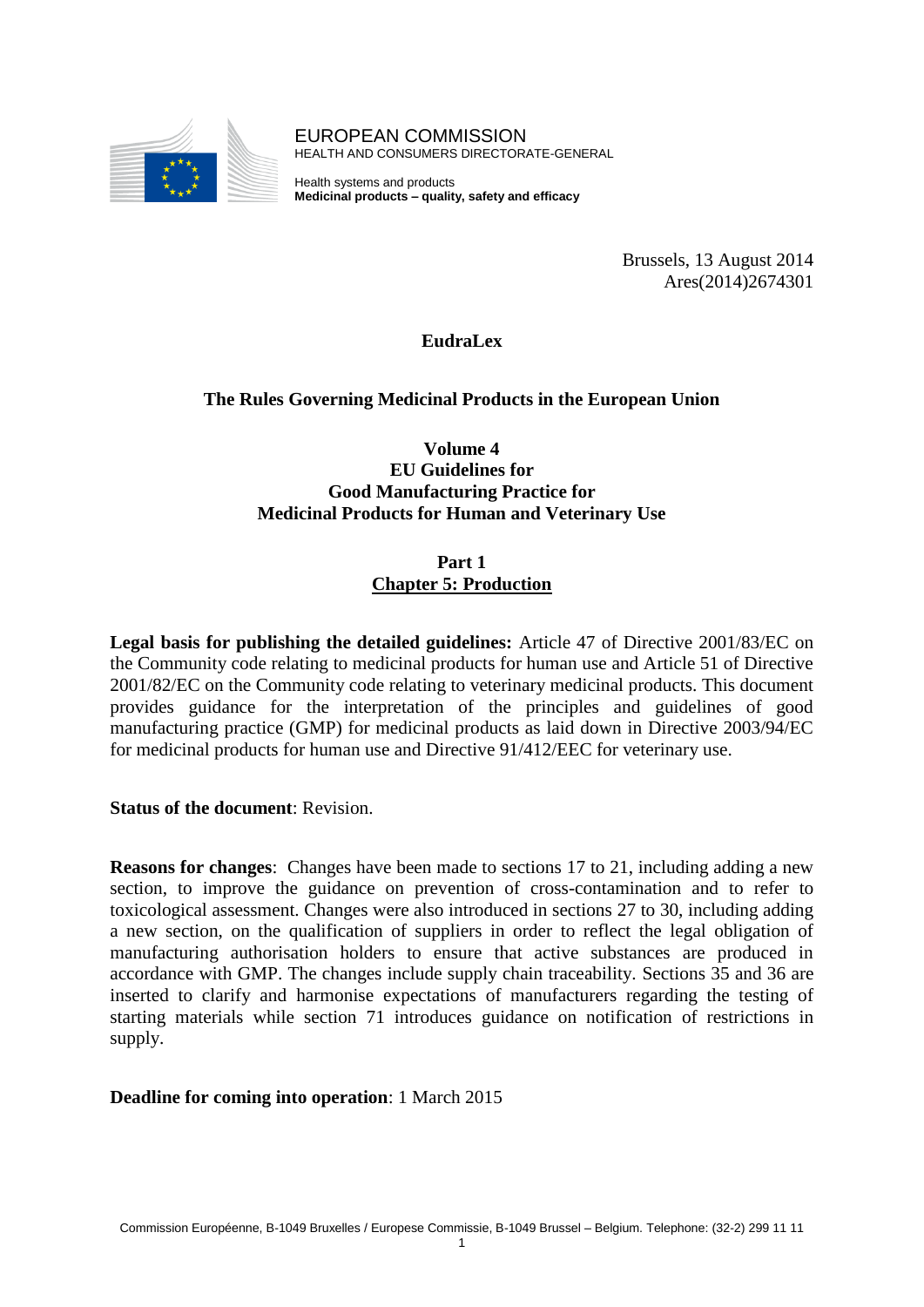# **Principle**

Production operations must follow clearly defined procedures; they must comply with the principles of Good Manufacturing Practice in order to obtain products of the requisite quality and be in accordance with the relevant manufacturing and marketing authorisations.

## **General**

- 5.1 Production should be performed and supervised by competent people.
- 5.2 All handling of materials and products, such as receipt and quarantine, sampling, storage, labelling, dispensing, processing, packaging and distribution should be done in accordance with written procedures or instructions and, where necessary, recorded.
- 5.3 All incoming materials should be checked to ensure that the consignment corresponds to the order. Containers should be cleaned where necessary and labelled with the prescribed data.
- 5.4 Damage to containers and any other problem which might adversely affect the quality of a material should be investigated, recorded and reported to the Quality Control Department.
- 5.5 Incoming materials and finished products should be physically or administratively quarantined immediately after receipt or processing, until they have been released for use or distribution.
- 5.6 Intermediate and bulk products purchased as such should be handled on receipt as though they were starting materials.
- 5.7 All materials and products should be stored under the appropriate conditions established by the manufacturer and in an orderly fashion to permit batch segregation and stock rotation.
- 5.8 Checks on yields, and reconciliation of quantities, should be carried out as necessary to ensure that there are no discrepancies outside acceptable limits.
- 5.9 Operations on different products should not be carried out simultaneously or consecutively in the same room unless there is no risk of mix-up or crosscontamination.
- 5.10 At every stage of processing, products and materials should be protected from microbial and other contamination.
- 5.11 When working with dry materials and products, special precautions should be taken to prevent the generation and dissemination of dust. This applies particularly to the handling of highly active or sensitising materials.
- 5.12 At all times during processing, all materials, bulk containers, major items of equipment and where appropriate rooms used should be labelled or otherwise identified with an indication of the product or material being processed, its strength (where applicable) and batch number. Where applicable, this indication should also mention the stage of production.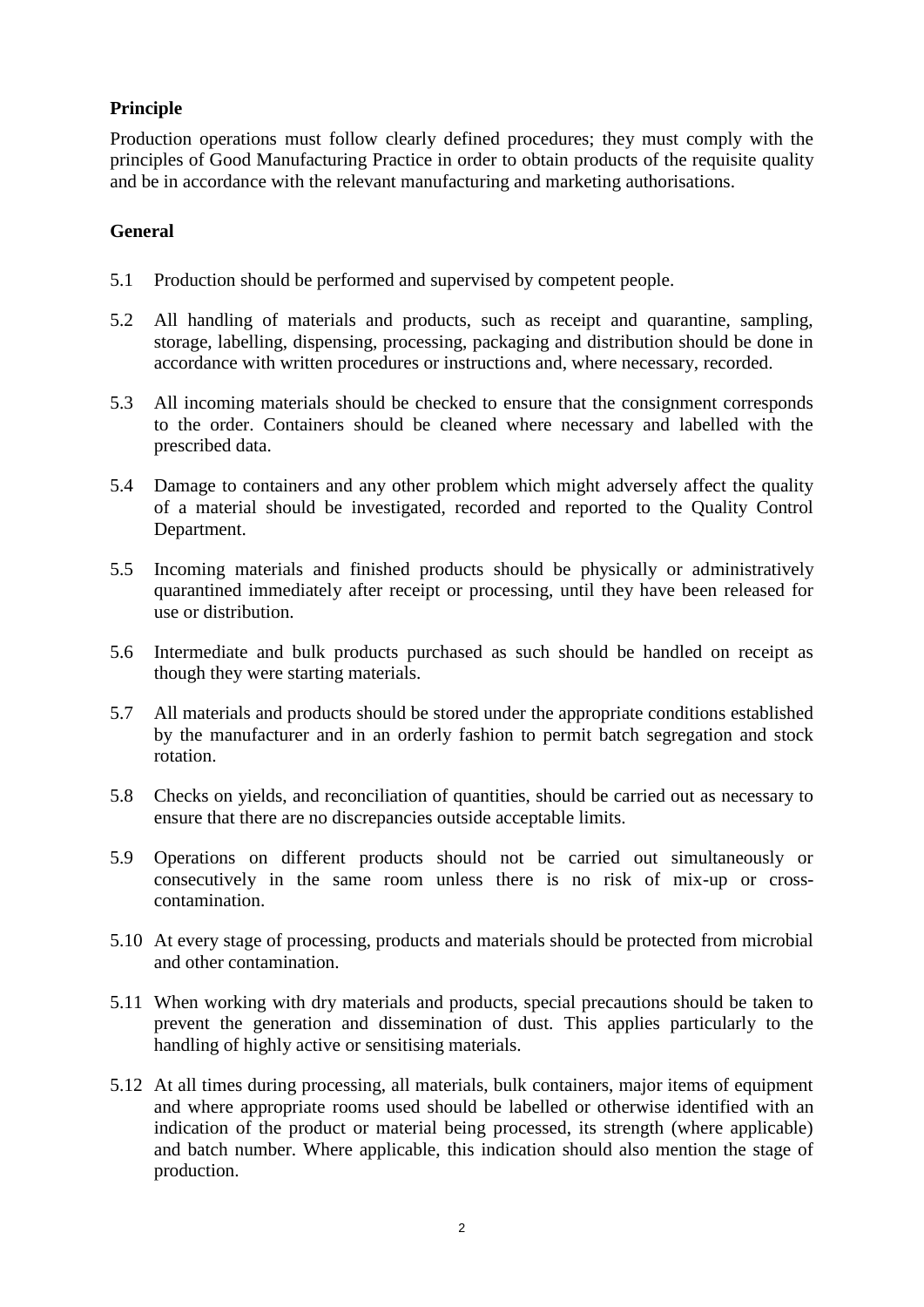- 5.13 Labels applied to containers, equipment or premises should be clear, unambiguous and in the company's agreed format. It is often helpful in addition to the wording on the labels to use colours to indicate status (for example, quarantined, accepted, rejected, clean).
- 5.14 Checks should be carried out to ensure that pipelines and other pieces of equipment used for the transportation of products from one area to another are connected in a correct manner.
- 5.15 Any deviation from instructions or procedures should be avoided as far as possible. If a deviation occurs, it should be approved in writing by a competent person, with the involvement of the Quality Control department when appropriate.
- 5.16 Access to production premises should be restricted to authorised personnel.

## **Prevention of cross-contamination in production**

- 5.17 Normally, the production of non-medicinal products should be avoided in areas and with equipment destined for the production of medicinal products but, where justified, could be allowed where the measures to prevent cross-contamination with medicinal products described below and in Chapter 3 can be applied. The production and/or storage of technical poisons, such as pesticides (except where these are used for manufacture of medicinal products) and herbicides, should not be allowed in areas used for the manufacture and / or storage of medicinal products.
- 5.18 Contamination of a starting material or of a product by another material or product should be prevented. This risk of accidental cross-contamination resulting from the uncontrolled release of dust, gases, vapours, aerosols, genetic material or organisms from active substances, other starting materials, and products in process, from residues on equipment, and from operators' clothing should be assessed. The significance of this risk varies with the nature of the contaminant and that of the product being contaminated. Products in which cross-contamination is likely to be most significant are those administered by injection and those given over a long time. However, contamination of all products poses a risk to patient safety dependent on the nature and extent of contamination.
- 5.19 Cross-contamination should be prevented by attention to design of the premises and equipment as described in Chapter 3. This should be supported by attention to process design and implementation of any relevant technical or organizational measures, including effective and reproducible cleaning processes to control risk of crosscontamination.
	- 5.20 A Quality Risk Management process, which includes a potency and toxicological evaluation, should be used to assess and control the cross-contamination risks presented by the products manufactured. Factors including; facility/equipment design and use, personnel and material flow, microbiological controls, physico-chemical characteristics of the active substance, process characteristics, cleaning processes and analytical capabilities relative to the relevant limits established from the evaluation of the products should also be taken into account. The outcome of the Quality Risk Management process should be the basis for determining the necessity for and extent to which premises and equipment should be dedicated to a particular product or product family. This may include dedicating specific product contact parts or dedication of the entire manufacturing facility. It may be acceptable to confine manufacturing activities to a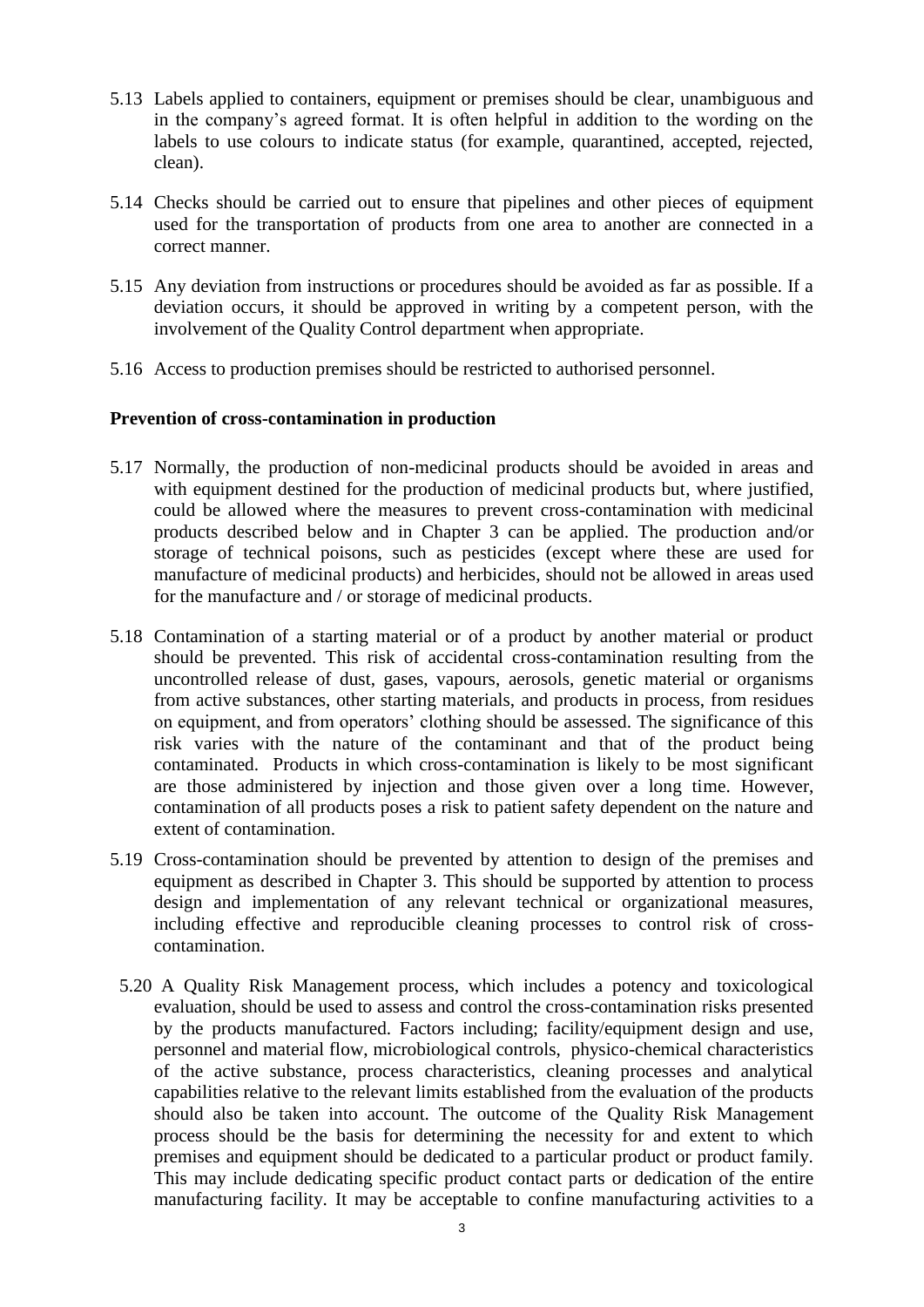segregated, self contained production area within a multiproduct facility, where justified.

5.21 The outcome of the Quality Risk Management process should be the basis for determining the extent of technical and organisational measures required to control risks for cross-contamination. These could include, but are not limited to, the following:

## Technical Measures

- i. Dedicated manufacturing facility (premises and equipment);
- ii. Self-contained production areas having separate processing equipment and separate heating, ventilation and air-conditioning (HVAC) systems. It may also be desirable to isolate certain utilities from those used in other areas;
- iii. Design of manufacturing process, premises and equipment to minimize opportunities for cross-contamination during processing, maintenance and cleaning;
- iv. Use of "closed systems" for processing and material/product transfer between equipment;
- v. Use of physical barrier systems, including isolators, as containment measures;
- vi. Controlled removal of dust close to source of the contaminant e.g. through localised extraction;
- vii. Dedication of equipment, dedication of product contact parts or dedication of selected parts which are harder to clean (e.g. filters), dedication of maintenance tools;
- viii. Use of single use disposable technologies;
	- *ix.* Use of equipment designed for ease of cleaning;
	- *x.* Appropriate use of air-locks and pressure cascade to confine potential airborne contaminant within a specified area;
	- xi. Minimising the risk of contamination caused by recirculation or re-entry of untreated or insufficiently treated air;
- xii. Use of automatic clean in place systems of validated effectiveness;
- xiii. For common general wash areas, separation of equipment washing, drying and storage areas.

#### Organisational Measures

- i. Dedicating the whole manufacturing facility or a self contained production area on a campaign basis (dedicated by separation in time) followed by a cleaning process of validated effectiveness;
- ii. Keeping specific protective clothing inside areas where products with high risk of cross-contamination are processed;
- iii. Cleaning verification after each product campaign should be considered as a detectability tool to support effectiveness of the Quality Risk Management approach for products deemed to present higher risk;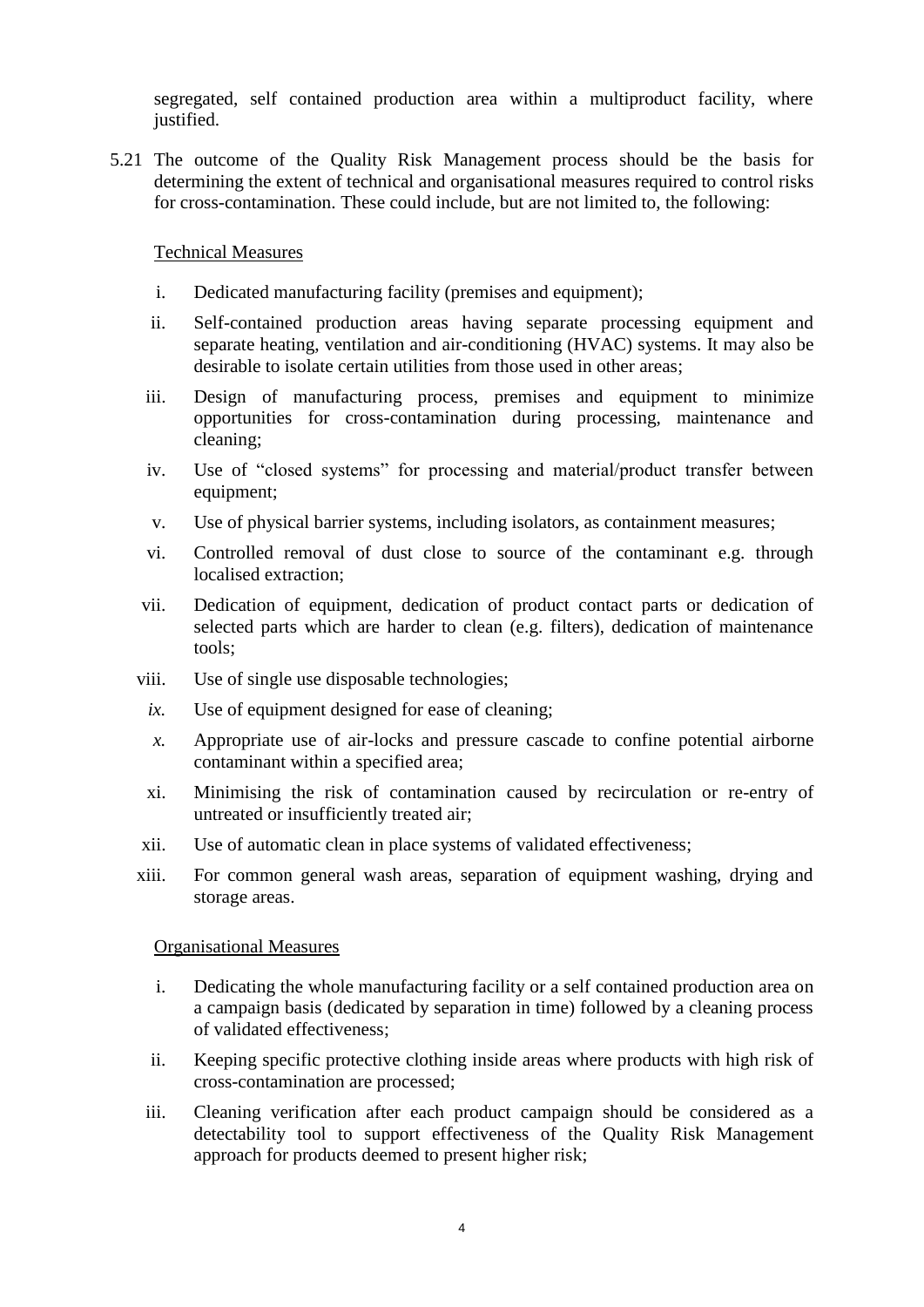- iv. Depending on the contamination risk, verification of cleaning of non product contact surfaces and monitoring of air within the manufacturing area and/or adjoining areas in order to demonstrate effectiveness of control measures against airborne contamination or contamination by mechanical transfer;
- v. Specific measures for waste handling, contaminated rinsing water and soiled gowning;
- vi. Recording of spills, accidental events or deviations from procedures;
- vii. Design of cleaning processes for premises and equipment such that the cleaning processes in themselves do not present a cross-contamination risk;
- viii. Design of detailed records for cleaning processes to assure completion of cleaning in accordance with approved procedures and use of cleaning status labels on equipment and manufacturing areas;
	- ix. Use of common general wash areas on a campaign basis;
	- x. Supervision of working behaviour to ensure training effectiveness and compliance with the relevant procedural controls.
- 5.22 Measures to prevent cross-contamination and their effectiveness should be reviewed periodically according to set procedures.

## **Validation**

- 5.23 Validation studies should reinforce Good Manufacturing Practice and be conducted in accordance with defined procedures. Results and conclusions should be recorded.
- 5.24 When any new manufacturing formula or method of preparation is adopted, steps should be taken to demonstrate its suitability for routine processing. The defined process, using the materials and equipment specified, should be shown to yield a product consistently of the required quality.
- 5.25 Significant amendments to the manufacturing process, including any change in equipment or materials, which may affect product quality and/or the reproducibility of the process, should be validated.
- 5.26 Processes and procedures should undergo periodic critical re-validation to ensure that they remain capable of achieving the intended results.

#### **Starting materials**

5.27 The selection, qualification, approval and maintenance of suppliers of starting materials, together with their purchase and acceptance, should be documented as part of the pharmaceutical quality system. The level of supervision should be proportionate to the risks posed by the individual materials, taking account of their source, manufacturing process, supply chain complexity and the final use to which the material is put in the medicinal product. The supporting evidence for each supplier / material approval should be maintained. Staff involved in these activities should have a current knowledge of the suppliers, the supply chain and the associated risks involved. Where possible, starting materials should be purchased directly from the manufacturer of the starting material.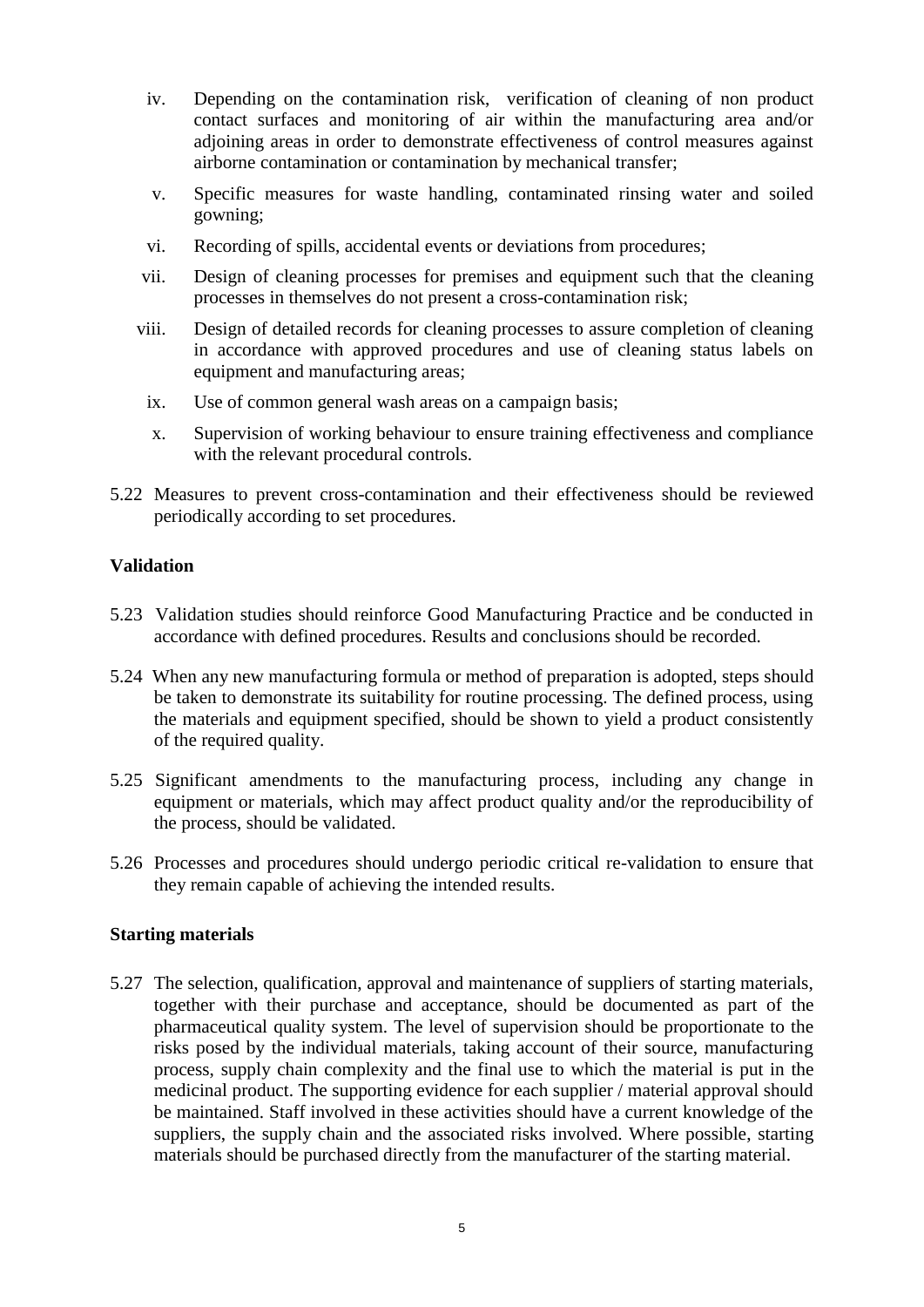- 5.28 The quality requirements established by the manufacturer for the starting materials should be discussed and agreed with the suppliers. Appropriate aspects of the production, testing and control, including handling, labelling, packaging and distribution requirements, complaints, recalls and rejection procedures should be documented in a formal quality agreement or specification.
- 5.29 For the approval and maintenance of suppliers of active substances and excipients, the following is required:

## Active substances $<sup>1</sup>$ </sup>

Supply chain traceability should be established and the associated risks, from active substance starting materials to the finished medicinal product, should be formally assessed and periodically verified. Appropriate measures should be put in place to reduce risks to the quality of the active substance.

The supply chain and traceability records for each active substance (including active substance starting materials) should be available and be retained by the EEA based manufacturer or importer of the medicinal product.

Audits should be carried out at the manufacturers and distributors of active substances to confirm that they comply with the relevant good manufacturing practice and good distribution practice requirements. The holder of the manufacturing authorisation shall verify such compliance either by himself or through an entity acting on his behalf under a contract. For veterinary medicinal products, audits should be conducted based on risk.

Audits should be of an appropriate duration and scope to ensure that a full and clear assessment of GMP is made; consideration should be given to potential crosscontamination from other materials on site. The report should fully reflect what was done and seen on the audit with any deficiencies clearly identified. Any required corrective and preventive actions should be implemented.

Further audits should be undertaken at intervals defined by the quality risk management process to ensure the maintenance of standards and continued use of the approved supply chain.

#### Excipients

l

Excipients and excipient suppliers should be controlled appropriately based on the results of a formalised quality risk assessment in accordance with the European Commission 'Guidelines on the formalised risk assessment for ascertaining the appropriate Good Manufacturing Practice for excipients of medicinal products for human use'.

5.30 For each delivery of starting material the containers should be checked for integrity of package, including tamper evident seal where relevant, and for correspondence between the delivery note, the purchase order, the supplier's labels and approved manufacturer and supplier information maintained by the medicinal product manufacturer. The receiving checks on each delivery should be documented.

<sup>&</sup>lt;sup>1</sup> Specific requirements apply to the importation of active substances to be used in the manufacture of medicinal products for human use in article 46b of Directive 2001/83/EC.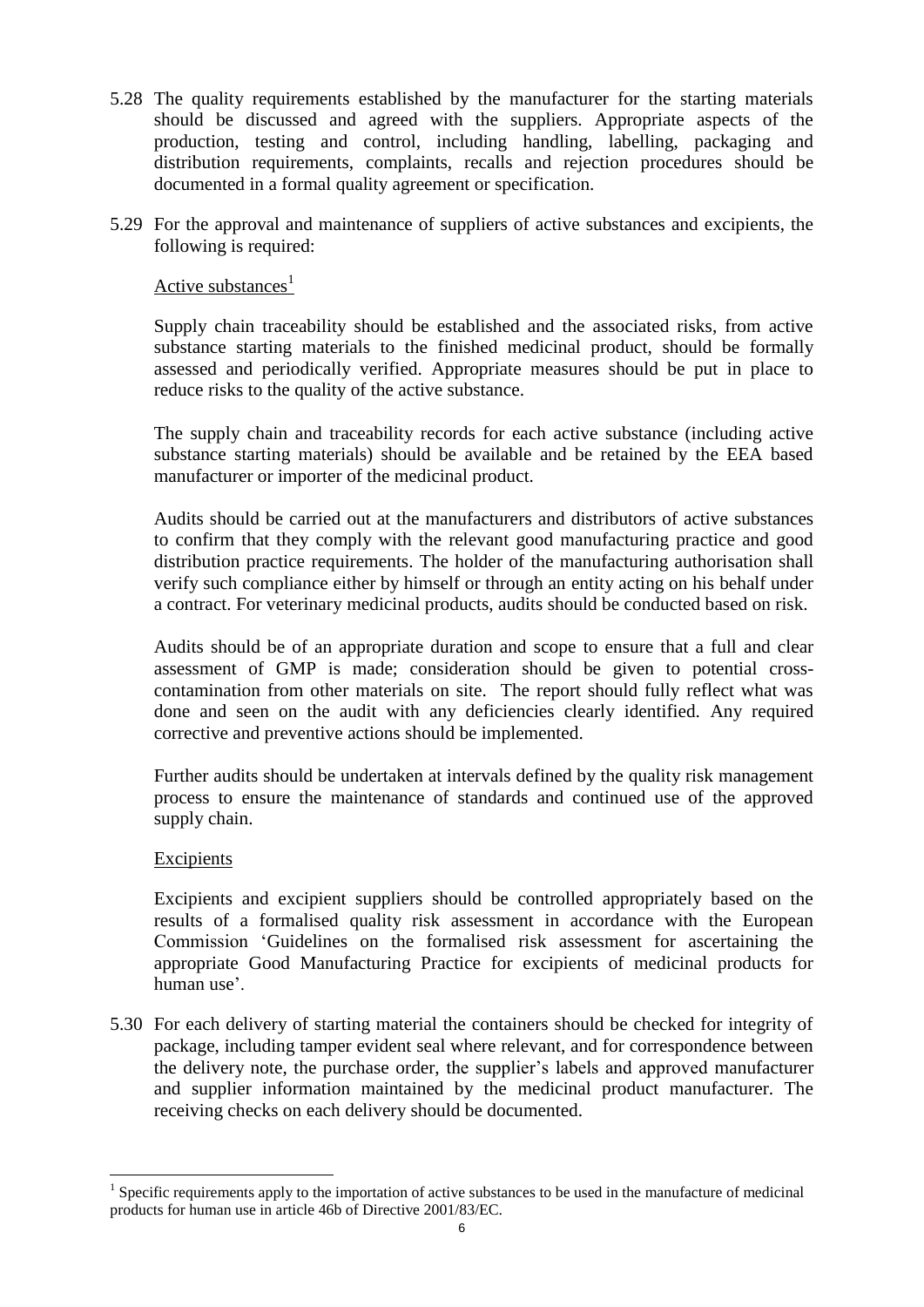- 5.31 If one material delivery is made up of different batches, each batch must be considered as separate for sampling, testing and release.
- 5.32 Starting materials in the storage area should be appropriately labelled (see section 13). Labels should bear at least the following information:
	- i. The designated name of the product and the internal code reference where applicable;
	- ii. A batch number given at receipt;
	- iii. Where appropriate, the status of the contents (e.g. in quarantine, on test, released, rejected);
	- iv. Where appropriate, an expiry date or a date beyond which retesting is necessary.

When fully computerised storage systems are used, all the above information need not necessarily be in a legible form on the label.

- 5.33 There should be appropriate procedures or measures to assure the identity of the contents of each container of starting material. Bulk containers from which samples have been drawn should be identified (see Chapter 6).
- 5.34 Only starting materials which have been released by the Quality Control department and which are within their retest period should be used.
- 5.35 Manufacturers of finished products are responsible for any testing of starting materials2 as described in the marketing authorisation dossier. They can utilise partial or full test results from the approved starting material manufacturer but must, as a minimum, perform identification testing3 of each batch according to Annex 8.
- 5.36 The rationale for the outsourcing of this testing should be justified and documented and the following requirements should be fulfilled:
	- i. Special attention should be paid to the distribution controls (transport, wholesaling, storage and delivery) in order to maintain the quality characteristics of the starting materials and to ensure that test results remain applicable to the delivered material;
	- ii. The medicinal product manufacturer should perform audits, either itself or via third parties, at appropriate intervals based on risk at the site(s) carrying out the testing (including sampling) of the starting materials in order to assure compliance with Good Manufacturing Practice and with the specifications and testing methods described in the marketing authorisation dossier;
	- iii. The certificate of analysis provided by the starting material manufacturer/supplier should be signed by a designated person with appropriate qualifications and experience. The signature assures that each batch has been checked for compliance with the agreed product specification unless this assurance is provided separately;
	- iv. The medicinal product manufacturer should have appropriate experience in dealing with the starting material manufacturer (including experience via a supplier)

 $\overline{a}$ 

 $2^{2}$  A similar approach should apply to packaging materials as stated in section 5.42.

<sup>&</sup>lt;sup>3</sup> Identity testing of starting materials should be performed according to the methods and the specifications of the relevant marketing authorisation dossier.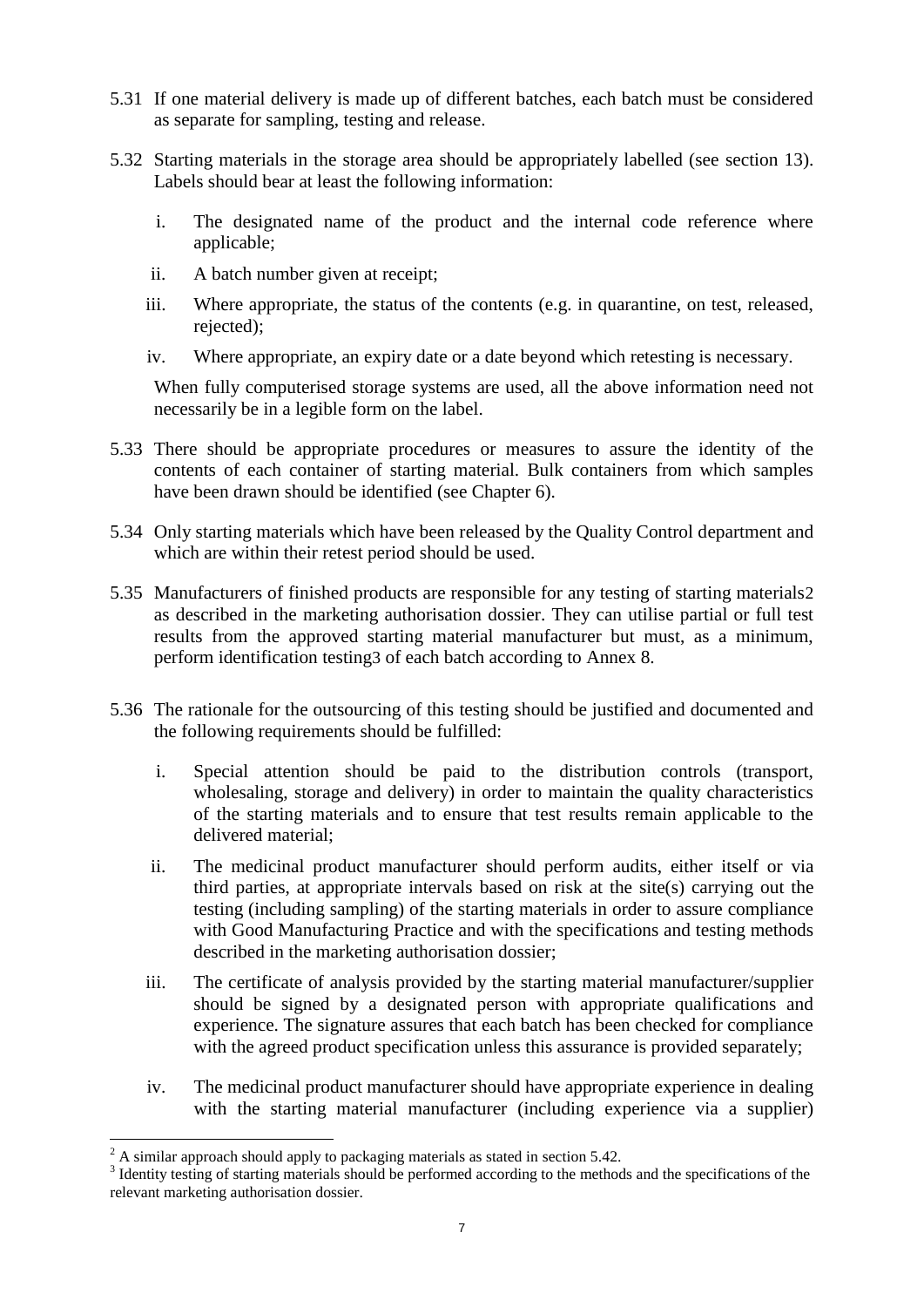including assessment of batches previously received and the history of compliance before reducing in-house testing. Any significant change in the manufacturing or testing processes should be considered;

- v. The medicinal product manufacturer should also perform (or via a separately approved contract laboratory) a full analysis at appropriate intervals based on risk and compare the results with the material manufacturer or supplier's certificate of analysis in order to check the reliability of the latter. Should this testing identify any discrepancy then an investigation should be performed and appropriate measures taken. The acceptance of certificates of analysis from the material manufacturer or supplier should be discontinued until these measures are completed.
- 5.37 Starting materials should only be dispensed by designated persons, following a written procedure, to ensure that the correct materials are accurately weighed or measured into clean and properly labelled containers.
- 5.38 Each dispensed material and its weight or volume should be independently checked and the check recorded.
- 5.39 Materials dispensed for each batch should be kept together and conspicuously labelled as such.

#### **Processing operations: intermediate and bulk products**

- 5.40 Before any processing operation is started, steps should be taken to ensure that the work area and equipment are clean and free from any starting materials, products, product residues or documents not required for the current operation.
- 5.41 Intermediate and bulk products should be kept under appropriate conditions.
- 5.42 Critical processes should be validated (see "Validation" in this Chapter).
- 5.43 Any necessary in-process controls and environmental controls should be carried out and recorded.
- 5.44 Any significant deviation from the expected yield should be recorded and investigated.

#### **Packaging materials**

- 5.45 The selection, qualification, approval and maintenance of suppliers of primary and printed packaging materials shall be accorded attention similar to that given to starting materials.
- 5.46 Particular attention should be paid to printed materials. They should be stored in adequately secure conditions such as to exclude unauthorised access. Cut labels and other loose printed materials should be stored and transported in separate closed containers so as to avoid mix-ups. Packaging materials should be issued for use only by authorised personnel following an approved and documented procedure.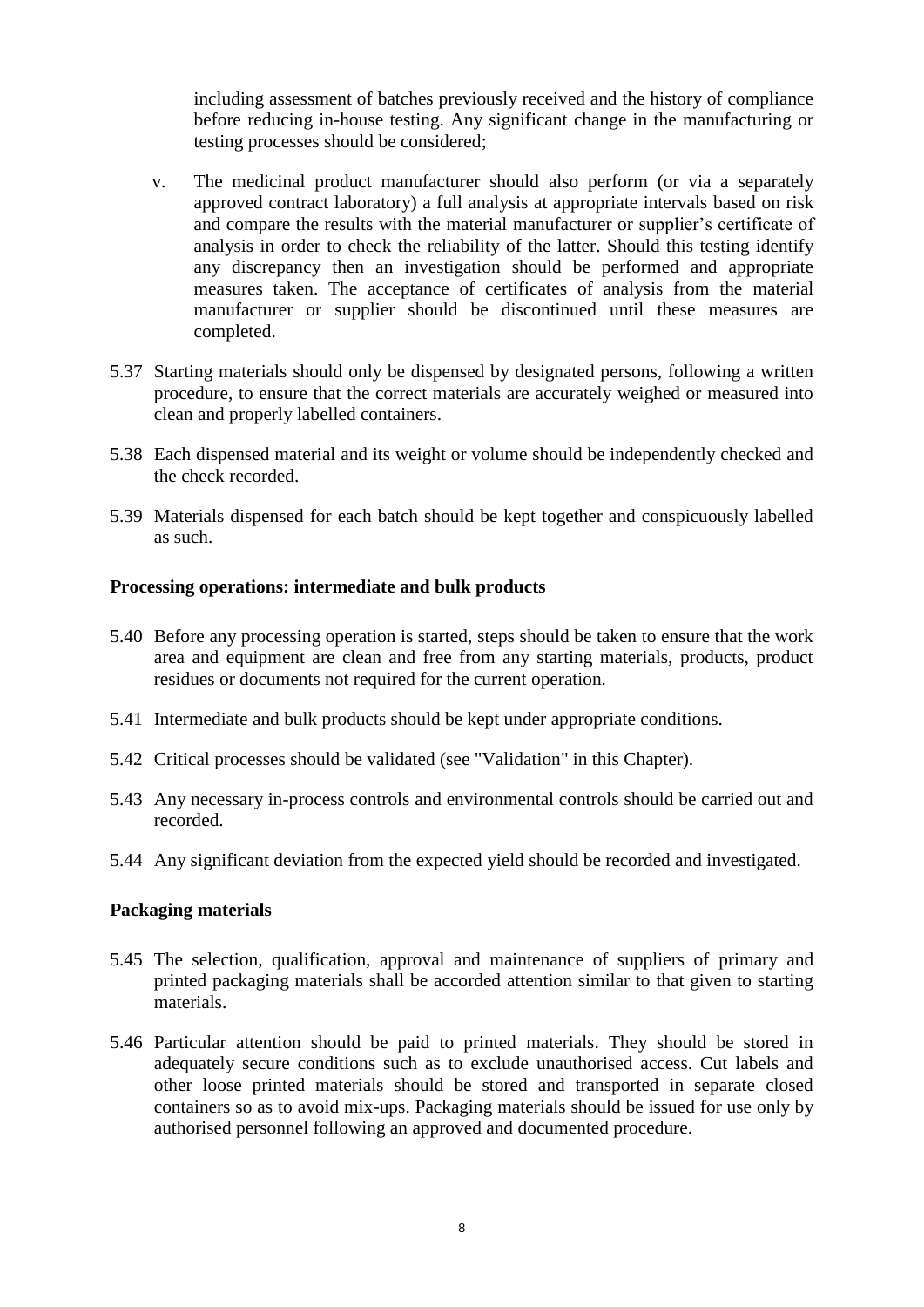- 5.47 Each delivery or batch of printed or primary packaging material should be given a specific reference number or identification mark.
- 5.48 Outdated or obsolete primary packaging material or printed packaging material should be destroyed and this disposal recorded.

## **Packaging operations**

- 5.49 When setting up a programme for the packaging operations, particular attention should be given to minimising the risk of cross-contamination, mix-ups or substitutions. Different products should not be packaged in close proximity unless there is physical segregation.
- 5.50 Before packaging operations are begun, steps should be taken to ensure that the work area, packaging lines, printing machines and other equipment are clean and free from any products, materials or documents previously used, if these are not required for the current operation. The line-clearance should be performed according to an appropriate check-list.
- 5.51 The name and batch number of the product being handled should be displayed at each packaging station or line.
- 5.52 All products and packaging materials to be used should be checked on delivery to the packaging department for quantity, identity and conformity with the Packaging Instructions.
- 5.53 Containers for filling should be clean before filling. Attention should be given to avoid and remove any contaminants such as glass fragments and metal particles.
- 5.54 Normally, filling and sealing should be followed as quickly as possible by labelling. If it is not the case, appropriate procedures should be applied to ensure that no mix-ups or mislabelling can occur.
- 5.55 The correct performance of any printing operation (for example code numbers, expiry dates) to be done separately or in the course of the packaging should be checked and recorded. Attention should be paid to printing by hand which should be re-checked at regular intervals.
- 5.56 Special care should be taken when using cut-labels and when over-printing is carried out off-line. Roll-feed labels are normally preferable to cut-labels, in helping to avoid mix-ups.
- 5.57 Checks should be made to ensure that any electronic code readers, label counters or similar devices are operating correctly.
- 5.58 Printed and embossed information on packaging materials should be distinct and resistant to fading or erasing.
- 5.59 On-line control of the product during packaging should include at least checking the following:
	- i. General appearance of the packages;
	- ii. Whether the packages are complete;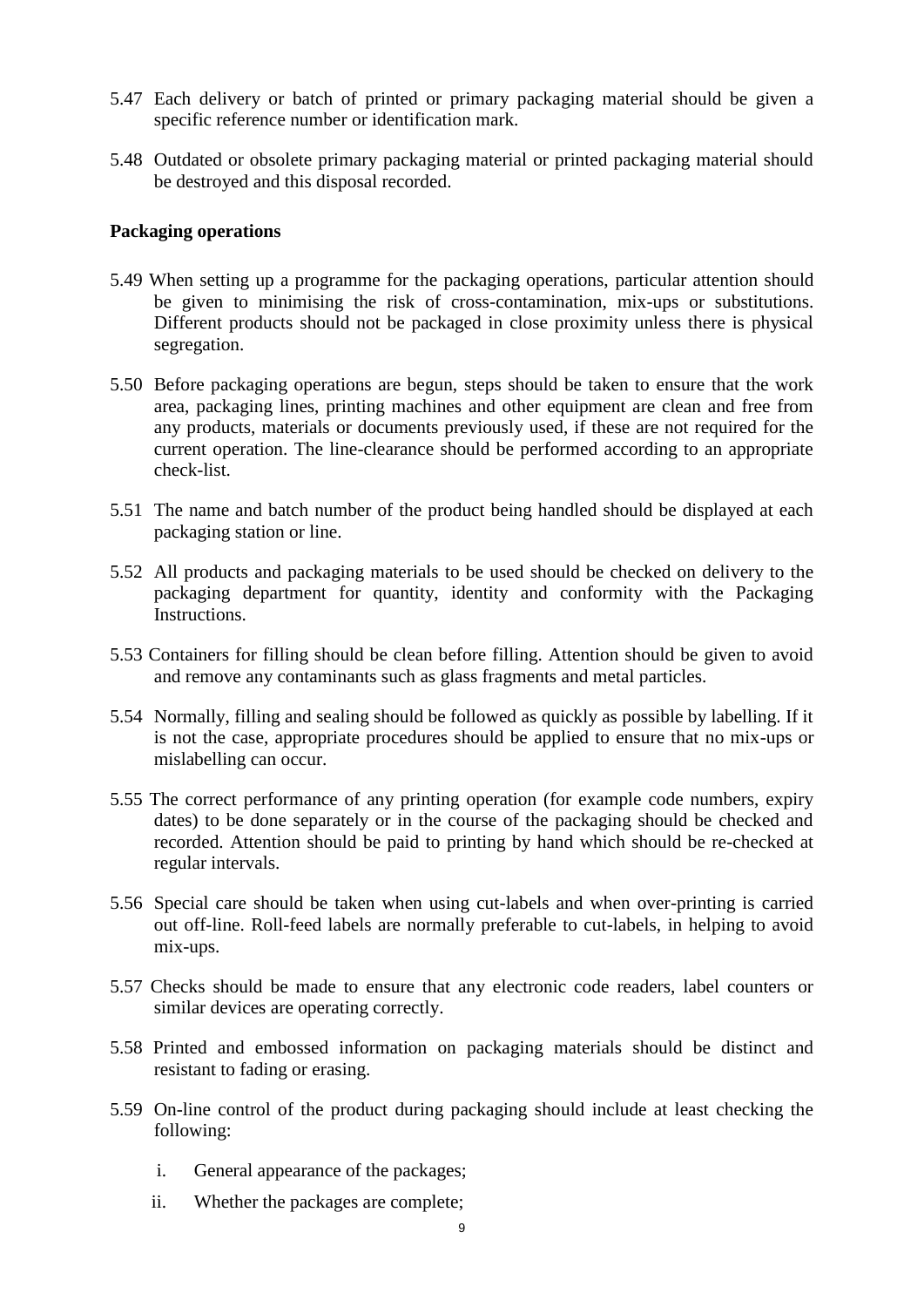- iii. Whether the correct products and packaging materials are used;
- iv. Whether any over-printing is correct;
- v. Correct functioning of line monitors.

Samples taken away from the packaging line should not be returned.

- 5.60 Products which have been involved in an unusual event should only be reintroduced into the process after special inspection, investigation and approval by authorised personnel. Detailed record should be kept of this operation.
- 5.61 Any significant or unusual discrepancy observed during reconciliation of the amount of bulk product and printed packaging materials and the number of units produced should be investigated and satisfactorily accounted for before release.
- 5.62 Upon completion of a packaging operation, any unused batch-coded packaging materials should be destroyed and the destruction recorded. A documented procedure should be followed if un-coded printed materials are returned to stock.

# **Finished products**

- 5.63 Finished products should be held in quarantine until their final release under conditions established by the manufacturer.
- 5.64 The evaluation of finished products and documentation which is necessary before release of product for sale is described in Chapter 6 (Quality Control).
- 5.65 After release, finished products should be stored as usable stock under conditions established by the manufacturer.

#### **Rejected, recovered and returned materials**

- 5.66 Rejected materials and products should be clearly marked as such and stored separately in restricted areas. They should either be returned to the suppliers or, where appropriate, reprocessed or destroyed. Whatever action is taken should be approved and recorded by authorised personnel.
- 5.67 The reprocessing of rejected products should be exceptional. It is only permitted if the quality of the final product is not affected, if the specifications are met and if it is done in accordance with a defined and authorised procedure after evaluation of the risks involved. Record should be kept of the reprocessing.
- 5.68 The recovery of all or part of earlier batches which conform to the required quality by incorporation into a batch of the same product at a defined stage of manufacture should be authorised beforehand. This recovery should be carried out in accordance with a defined procedure after evaluation of the risks involved, including any possible effect on shelf life. The recovery should be recorded.
- 5.69 The need for additional testing of any finished product which has been reprocessed, or into which a recovered product has been incorporated, should be considered by the Quality Control Department.